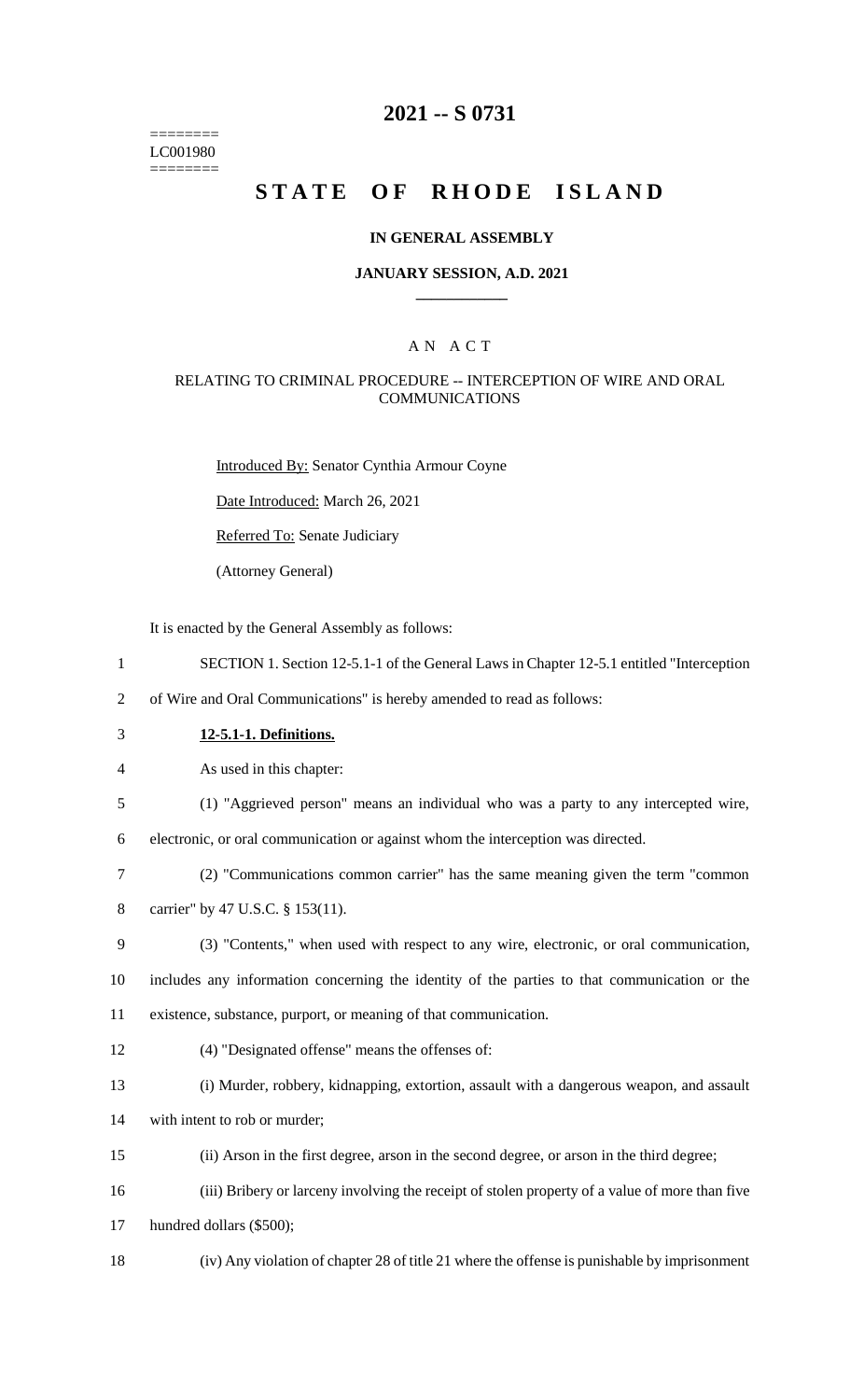- for more than one year;
- (v) Any violation of chapters 19, 47, or 51 of title 11, where the offense is punishable by
- imprisonment for more than one year;
- (vi) The lending of money at a rate of interest in violation of law;
- 5 (vii) Being a fugitive from justice for any of the offenses provided in this subdivision; and
- (viii) Any violation of chapter 67.1 of title 11 where the offense is punishable by
- 7 imprisonment for more than one year; or
- 8  $(viii)(ix)$  Conspiracy to commit any of the offenses provided in this subdivision.
- (5) "Electronic communication" means any transfer of signs, signals, writing, images,

sounds, data, or intelligence of any nature transmitted in whole or in part by a wire, radio,

electromagnetic, photoelectronic or photooptical system, but does not include:

- 12 (i) Any wire or oral communication;
- (ii) Any communication made through a tone-only paging device; or
- (iii) Any communication from a tracking device.
- (6) "Electronic communication service" means any service which provides to users the ability to send or receive wire or electronic communications.
- (7) "Electronic, mechanical, or other device" means any device or apparatus which can be used to intercept wire, electronic, or oral communications other than:
- (i) Any telephone or telegraph instrument, equipment, or facility or any component of telephone or telegraph instruments, equipment, or facilities, furnished to the subscriber or user by a provider of wire or electronic communication service in the ordinary course of its business, and being used by the subscriber or user in the ordinary course of business, or by an investigative or law enforcement officer in the ordinary course of his or her duties; or
- (ii) A hearing aid or similar device which is being used to correct subnormal hearing to normal.
- (8) "Intercept" means aural or other acquisition of the contents of any wire, electronic, or oral communication through the use of any electronic, mechanical, or other device.
- (9) "Investigative or law enforcement officer" means any officer of the United States, this state, or a political subdivision of this state, who is empowered by law to conduct investigations of, or to make arrests for, the designated offenses, the attorney general, and his or her assistants.
- (10) "Oral communications" means any oral communication uttered by a person exhibiting an expectation that the communication is not subject to interception under circumstances justifying that expectation, but the term does not include any electronic communication.
- (11) "Person" means any individual, partnership, association, joint stock company, trust,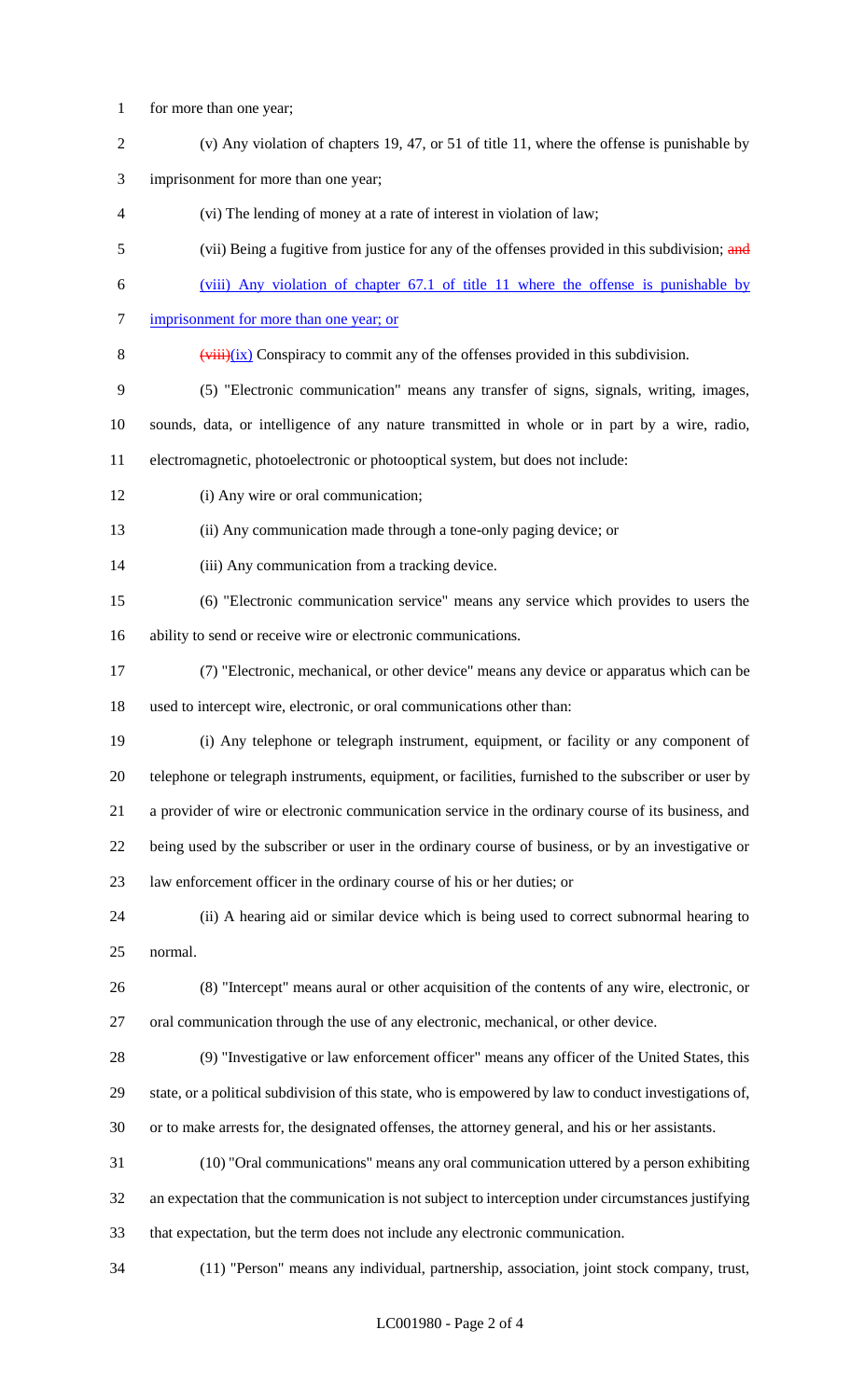- or corporation, whether or not any of the foregoing is an officer, agent, or employee of the United
- States, a state, or a political subdivision of a state.
- (12) "User" means any person or entity who:
- (i) Uses an electronic communication service; and
- (ii) Is duly authorized by the provider of the service to engage in that use; photooptical or photoelectronic facilities for the transmission of electronic communications, and any computer facilities or related electronic equipment for the electronic storage of the communications.
- (13) "Wire communications" means any aural transfer made in whole or in part through the use of facilities for the transmission of communications by the aid of wire, cable, or other like connection between the point of origin and the point of reception, (including the use of the connection in a switching station) furnished or operated by any person engaged in providing or operating the facilities for the transmission of communications. The term includes any electronic storage of the communication.
- SECTION 2. This act shall take effect upon passage.

======== LC001980 ========